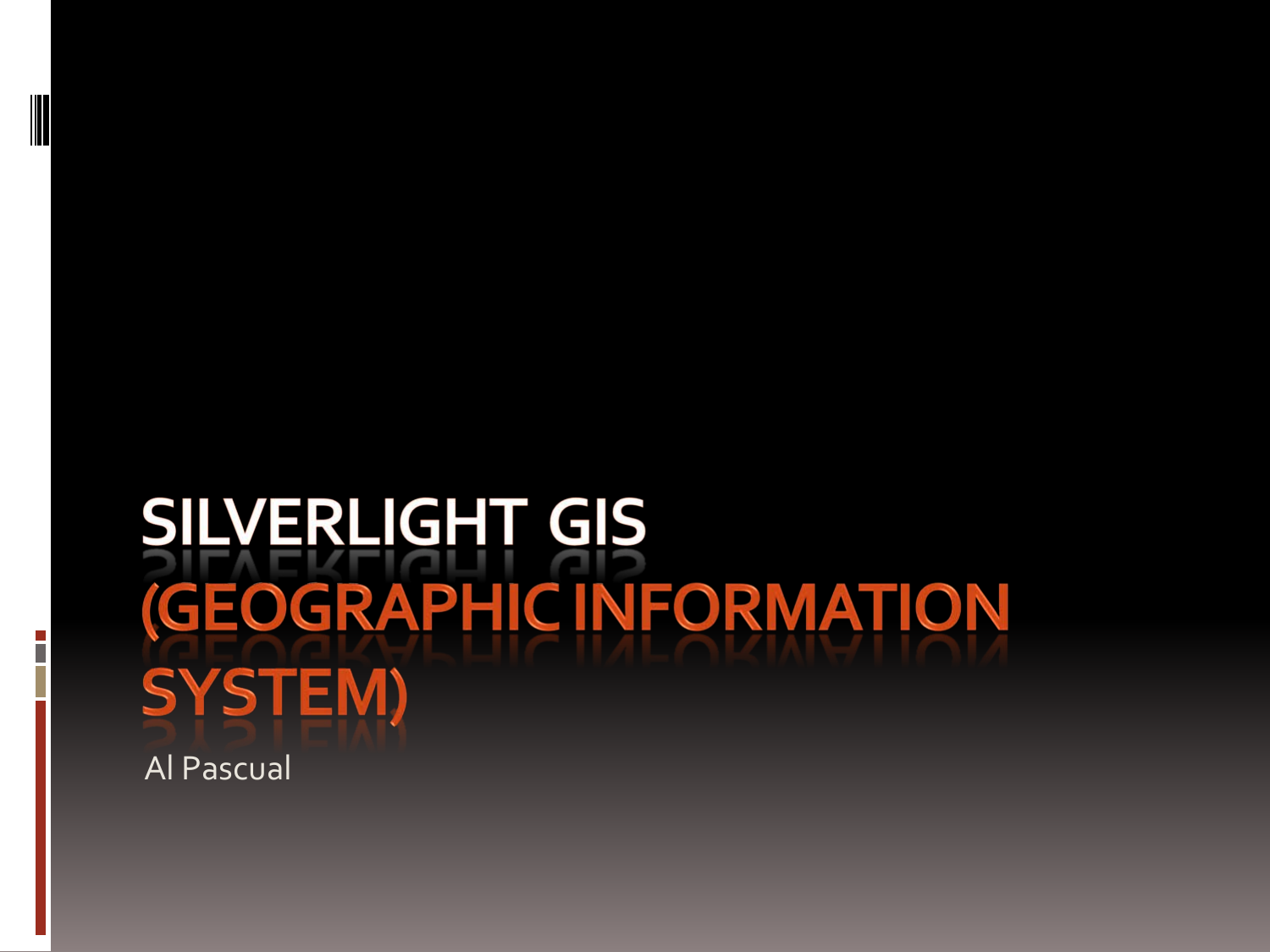## **No. 7 Media 18 Website Service Service Service Service Service Service Service Service Service Service Service S**

GIS allows us to view, understand, question, interpret, and visualize data in many ways that reveal relationships, patterns, and trends in the form of maps, globes, reports, and charts.

A GIS helps you answer questions and solve problems by looking at your data in a way that is quickly understood and easily shared.

GIS technology can be integrated into any enterprise information system framework.

Gis.com

### Visualize

## Understand

### Share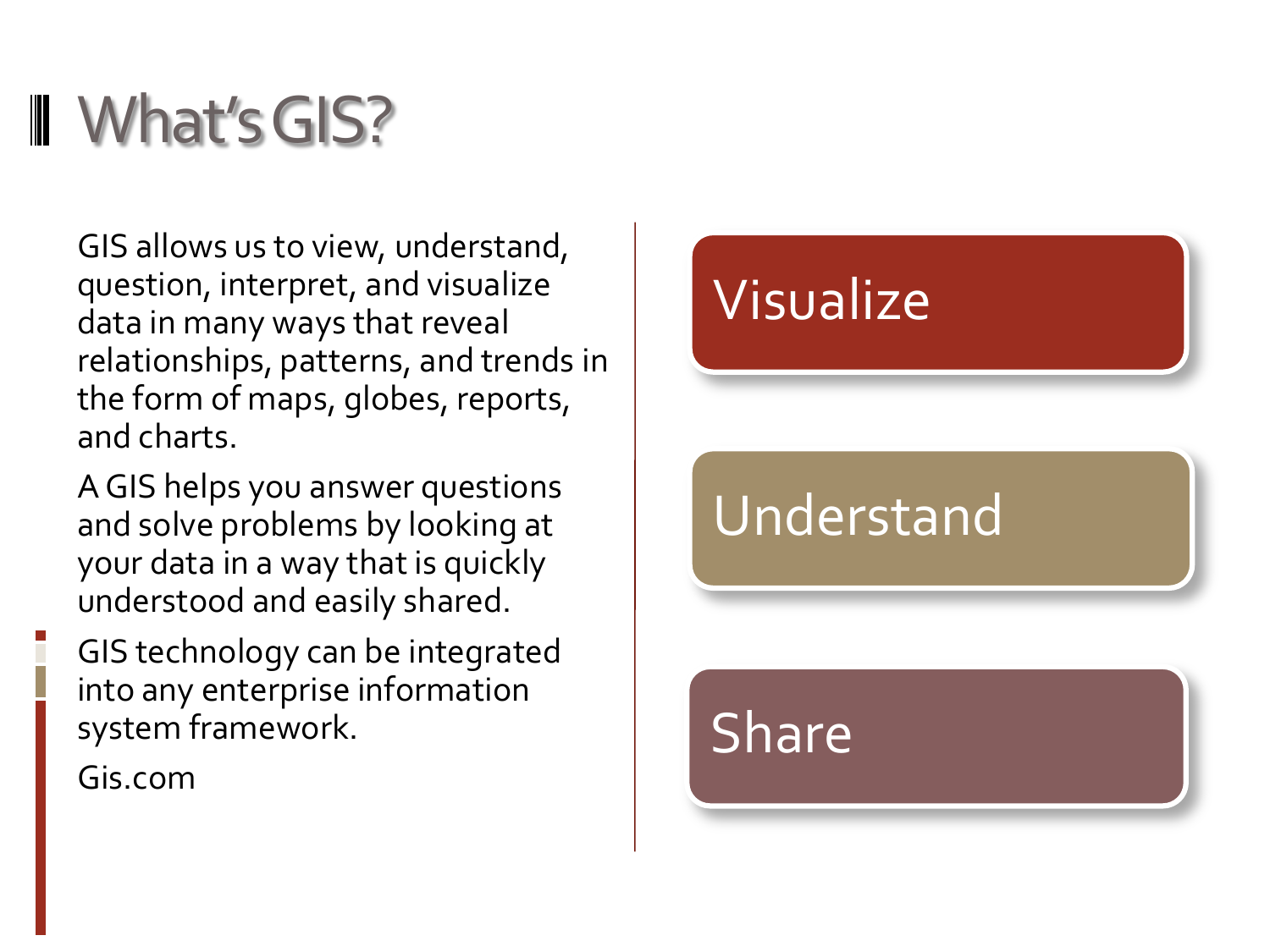

# WHY MAPS?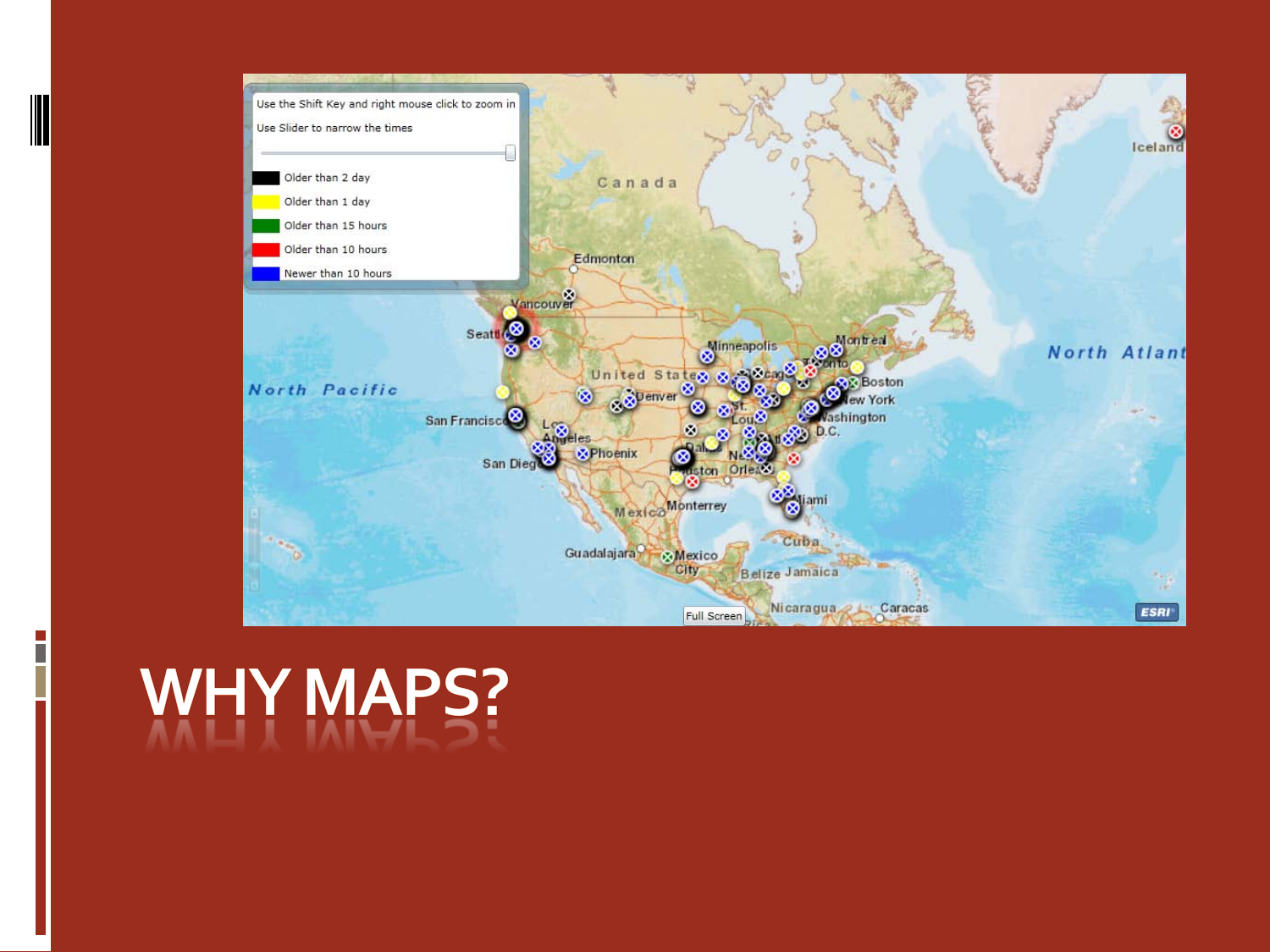





#### **[JavaScript](http://resources.esri.com/arcgisserver/index.cfm?fa=JSAPIs)**

Develop custom JavaScript applications that mashup ArcGIS services, Google Maps, and Bing Maps data. The ArcGIS JavaScript APIs take full advantage of powerful mapping, geocoding, and geoprocessing services.

#### [Flex](http://resources.esri.com/arcgisserver/apis/flex)

Develop rich internet applications with ArcGIS services using the Flex framework. The API enables creating applications with intuitive, visually rich and responsive user interface. The ArcGIS API for Flex takes full advantage of the powerful mapping, geocoding, and geoprocessing capabilities of ArcGIS services.

#### [Silverlight/WPF](http://resources.esri.com/arcgisserver/apis/silverlight)

Develop rich internet applications with ArcGIS Server and Bing services using the ArcGIS API for Microsoft Silverlight/WPF. The API enables you to create highly interactive, visually rich and expressive applications for both Web and desktop clients.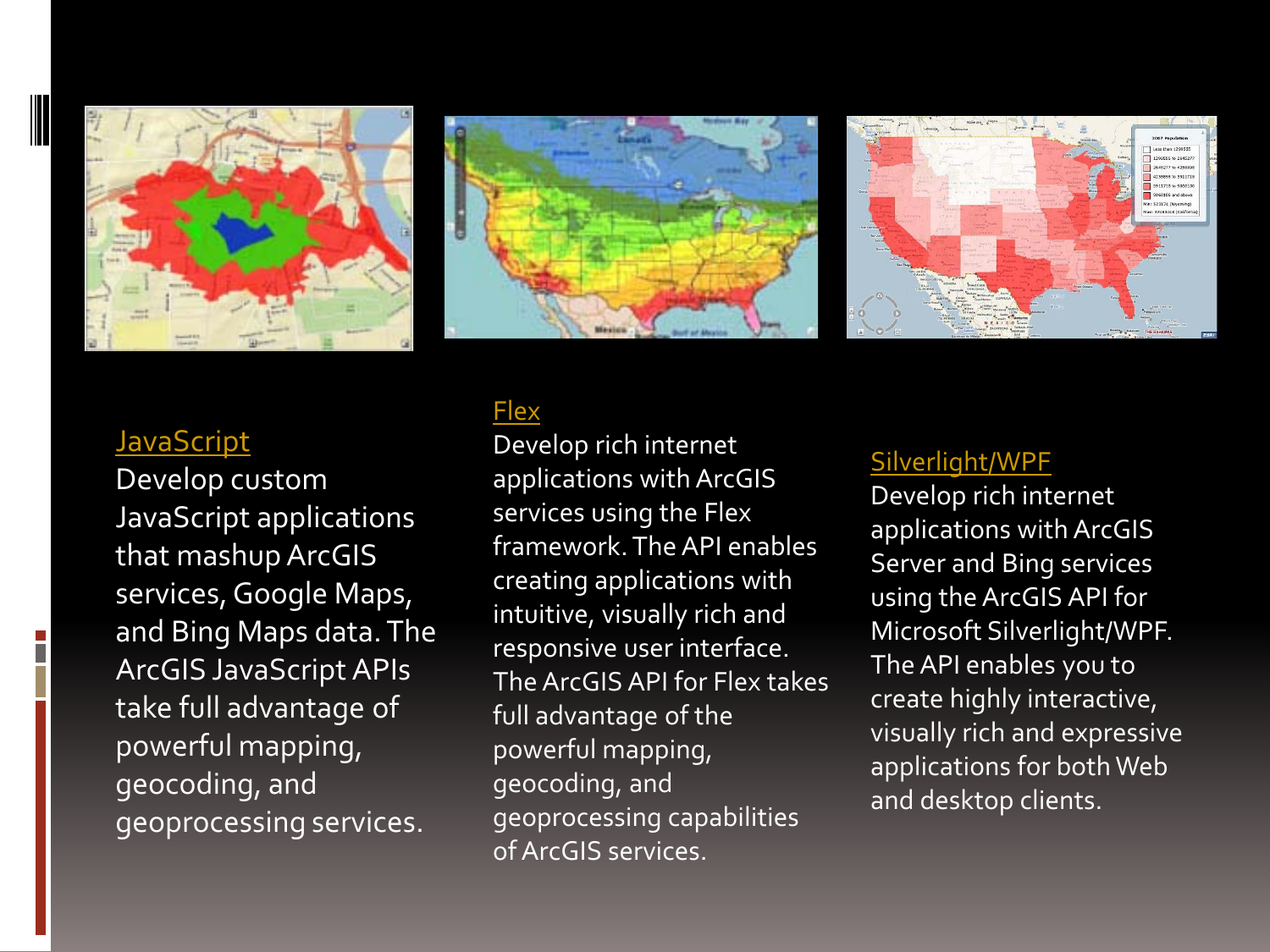





#### [.NET](http://resources.esri.com/arcgisserver/adf/dotnet)

Build applications with GIS capabilities using the .NET Web Application Developer Framework (.NET Web ADF). The .NET Web ADF is an AJAX-enabled framework for building Web applications built on ASP .Net AJAX. It includes both server side and client side controls and libraries. The client side JavaScript framework is built on MS-AJAX.

#### [Java](http://resources.esri.com/arcgisserver/adf/java)

Build applications with GIS capabilities using the Java Web Application Developer Framework (Java Web ADF). The Java Web ADF is an AJAX-enabled framework for building Web applications built on JSF and Java EE. It includes server side controls and client side behavior accessible via JavaScript libraries.

#### **[SharePoint](http://resources.esri.com/sharepoint)**

ESRI Parts for Microsoft SharePoint provides a set of interactive and configurable mapping components for use with existing Microsoft SharePoint sites. The components, or parts, enable you to display and interact with ArcGIS Server map and attribute data, Bing imagery and services, and location information in SharePoint lists.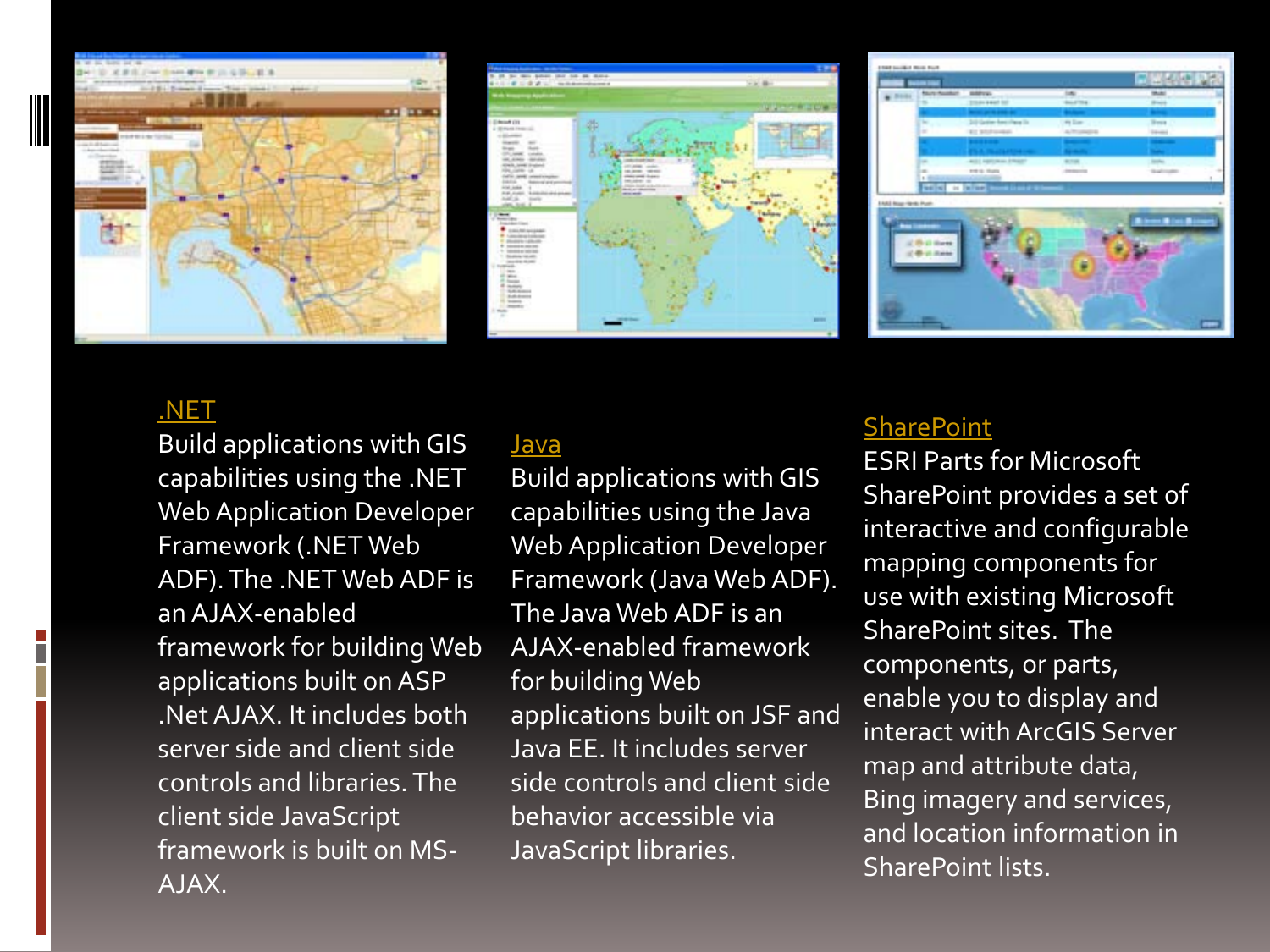



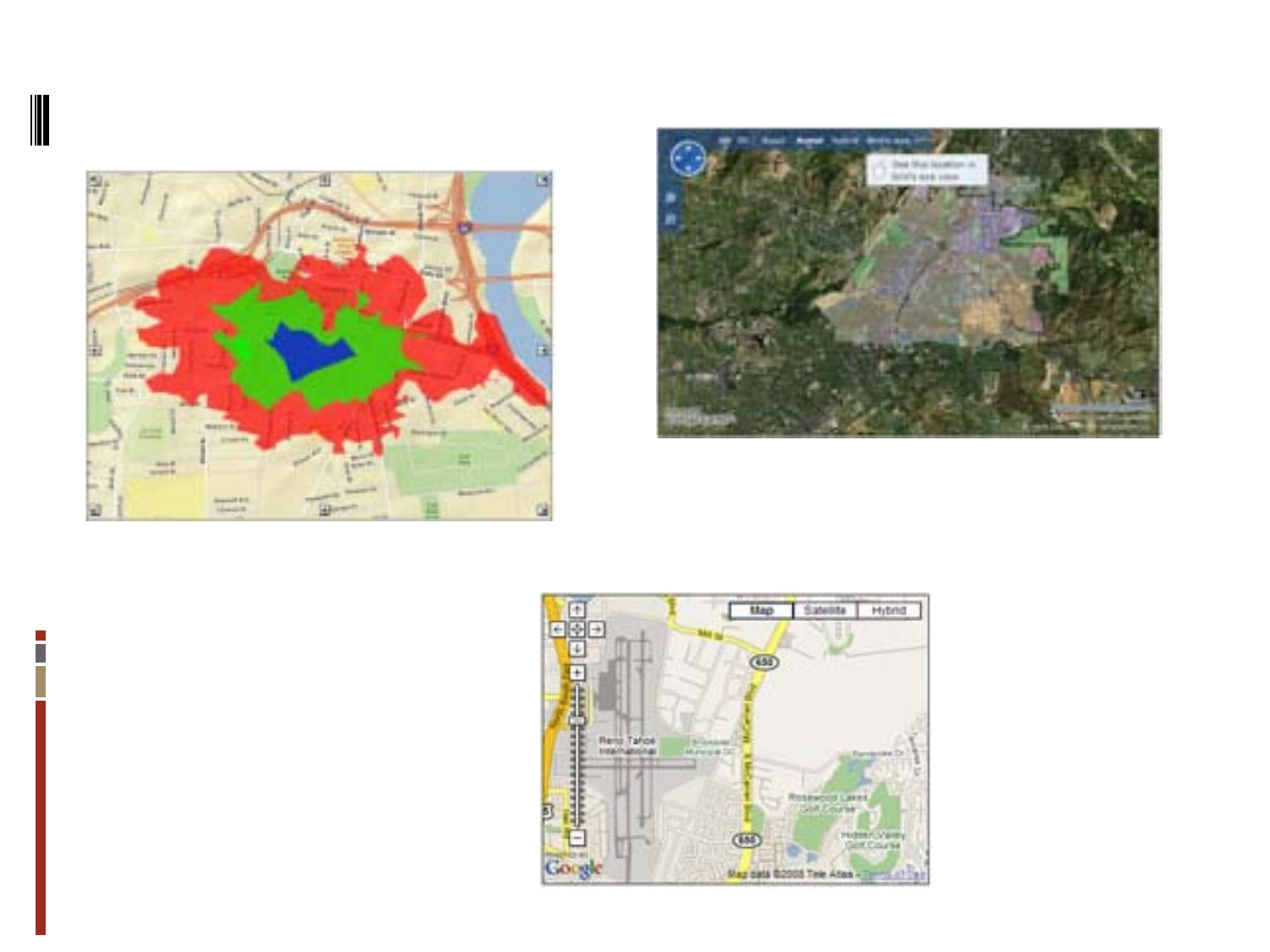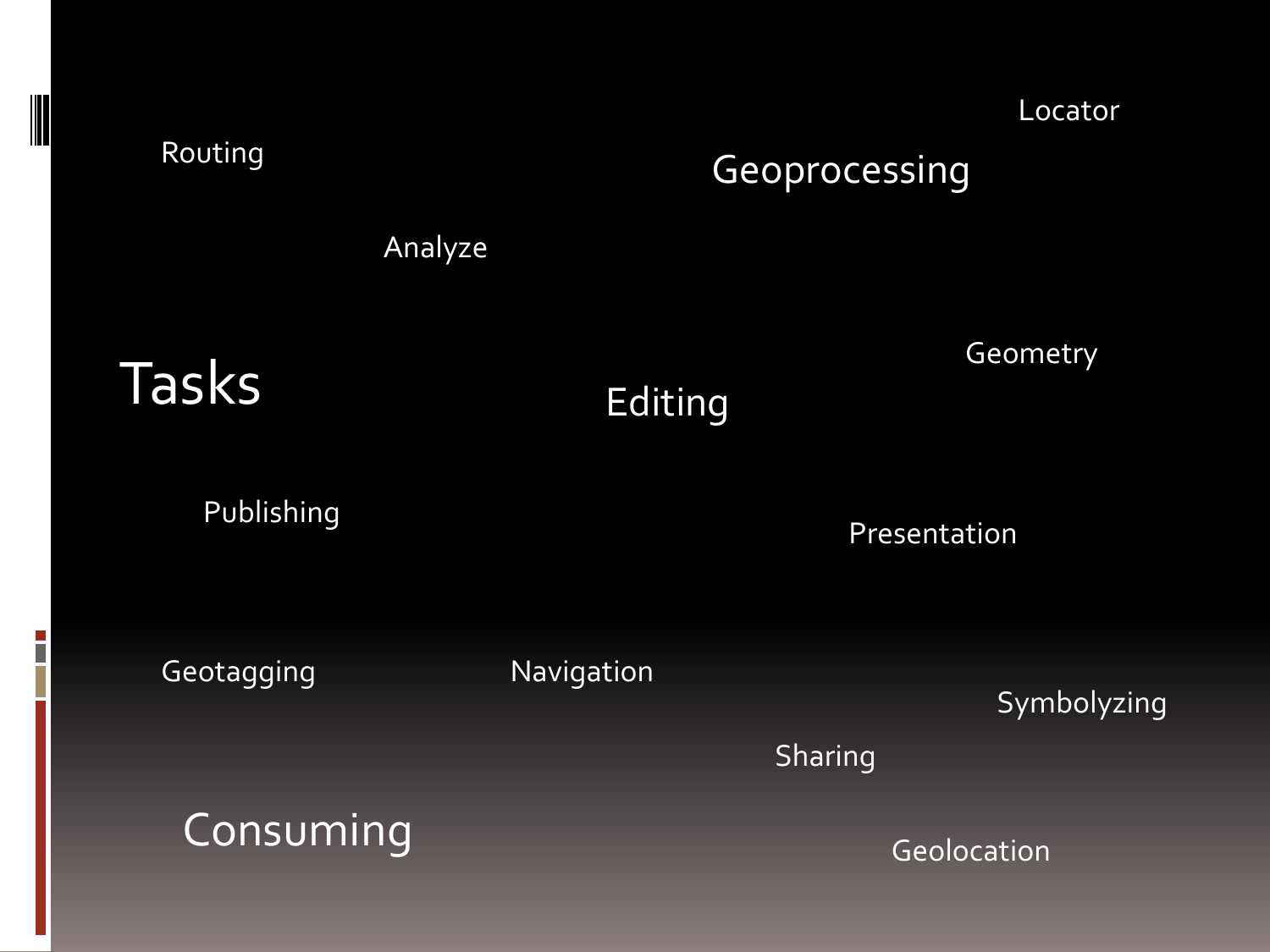<http://serverapps.esri.com/silverlightdemos/showcase/>

<http://maps.esri.com/Police/Default.aspx>

[http://serverapps.esri.com/SilverlightDemos/PrintMapApplicat](http://serverapps.esri.com/SilverlightDemos/PrintMapApplication.Web/) [ion.Web/](http://serverapps.esri.com/SilverlightDemos/PrintMapApplication.Web/)

Twitter Demo

Demos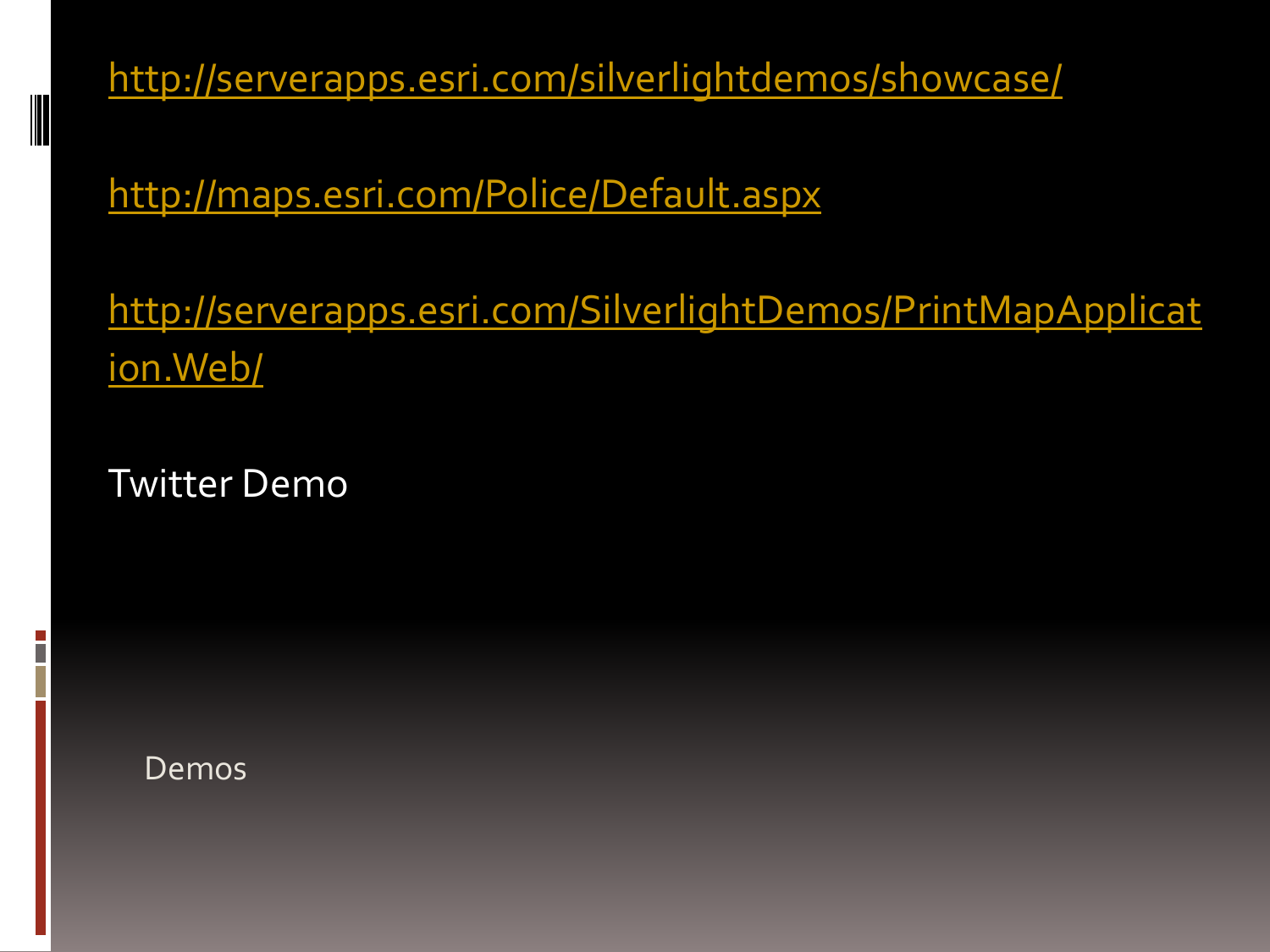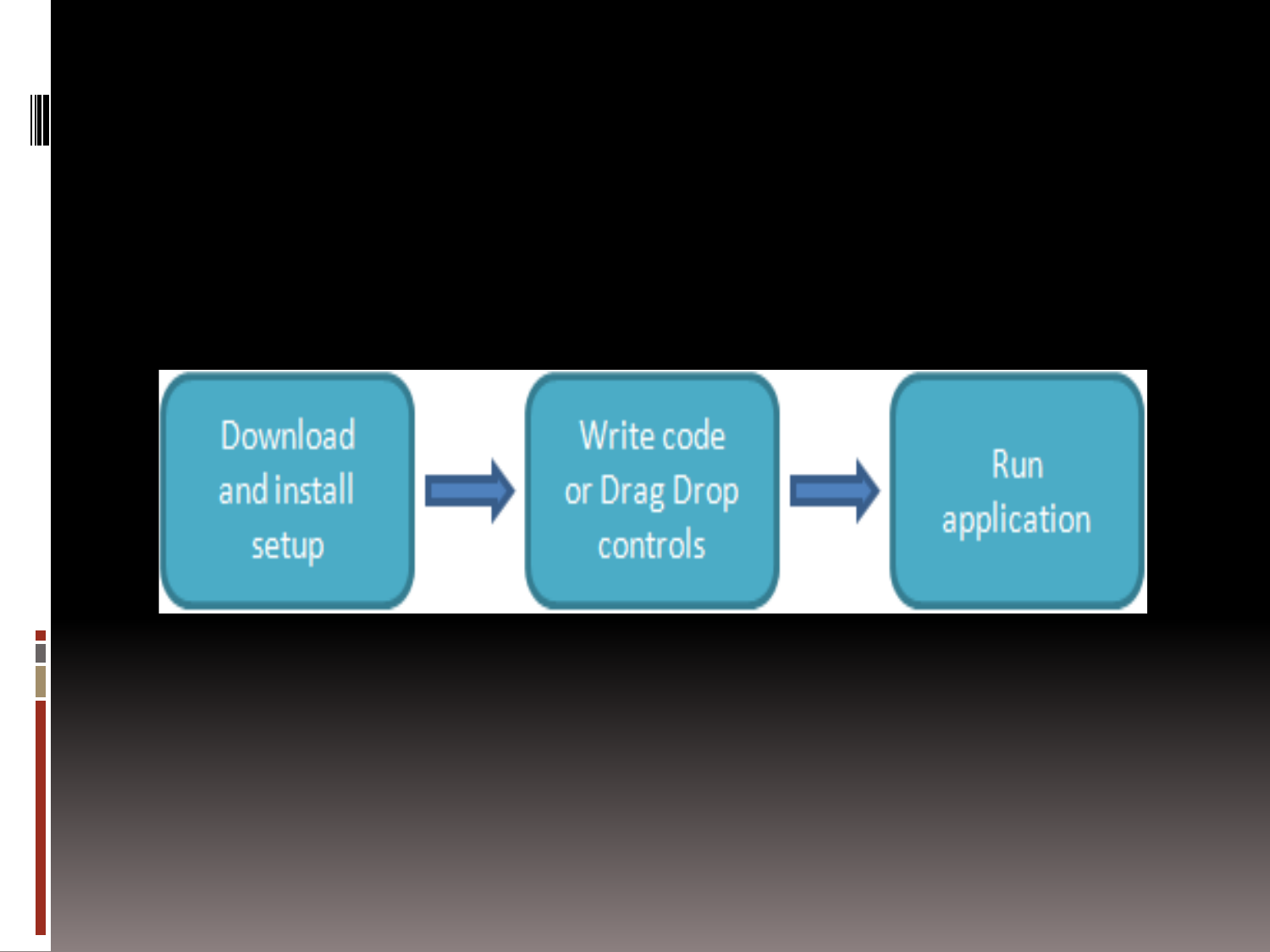**<esri:Map x:Name="MyMap" > <esri:ArcGISTiledMapServiceLayer ID="StreetMapLayer" Url="http://server.arcgisonline.com/ArcGIS/rest/se rvices/ESRI\_StreetMap\_World\_2D/MapServer"/> </esri:Map>**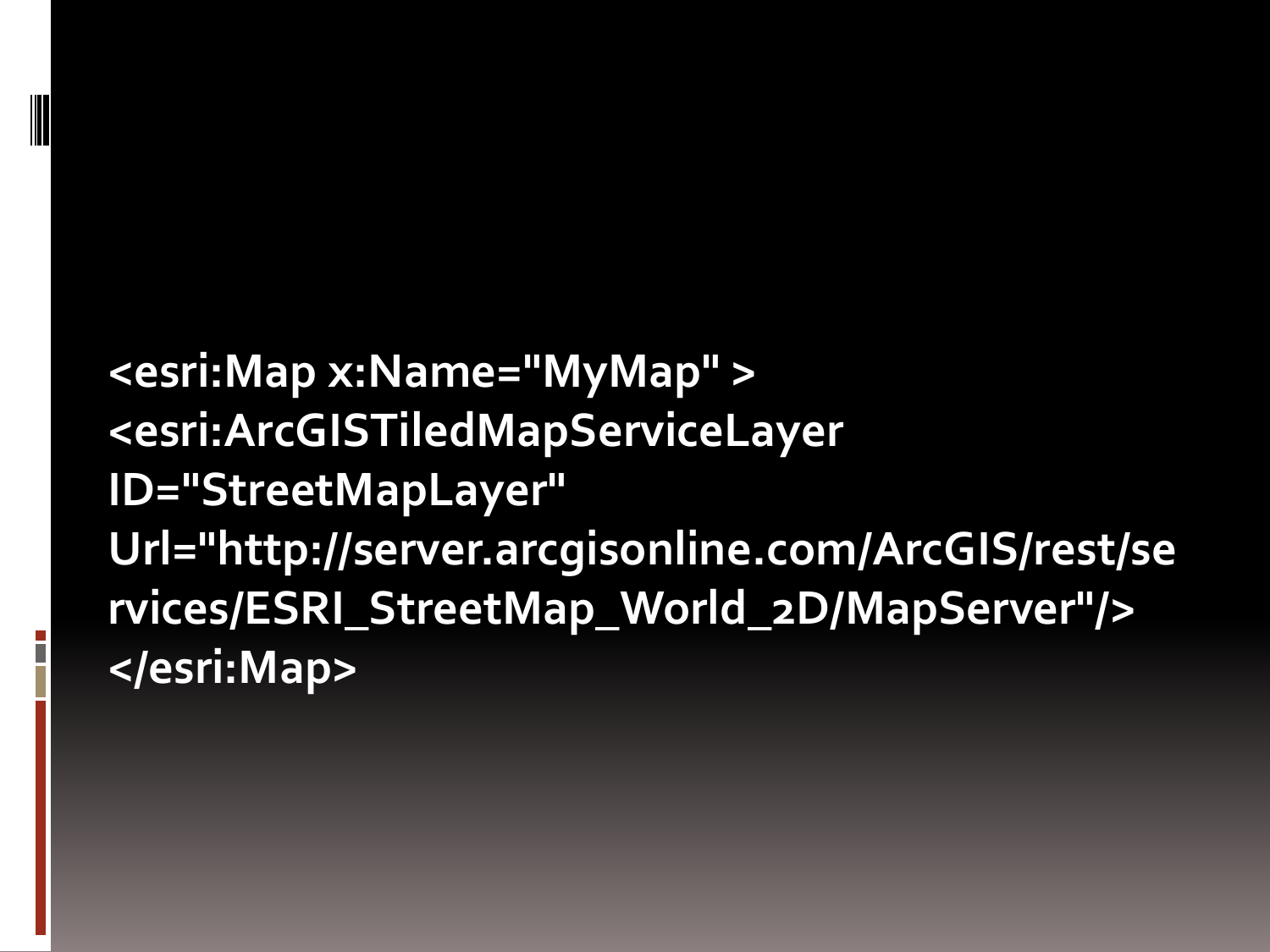# LET'S WRITE SOME CODE

Silverlight code that is...